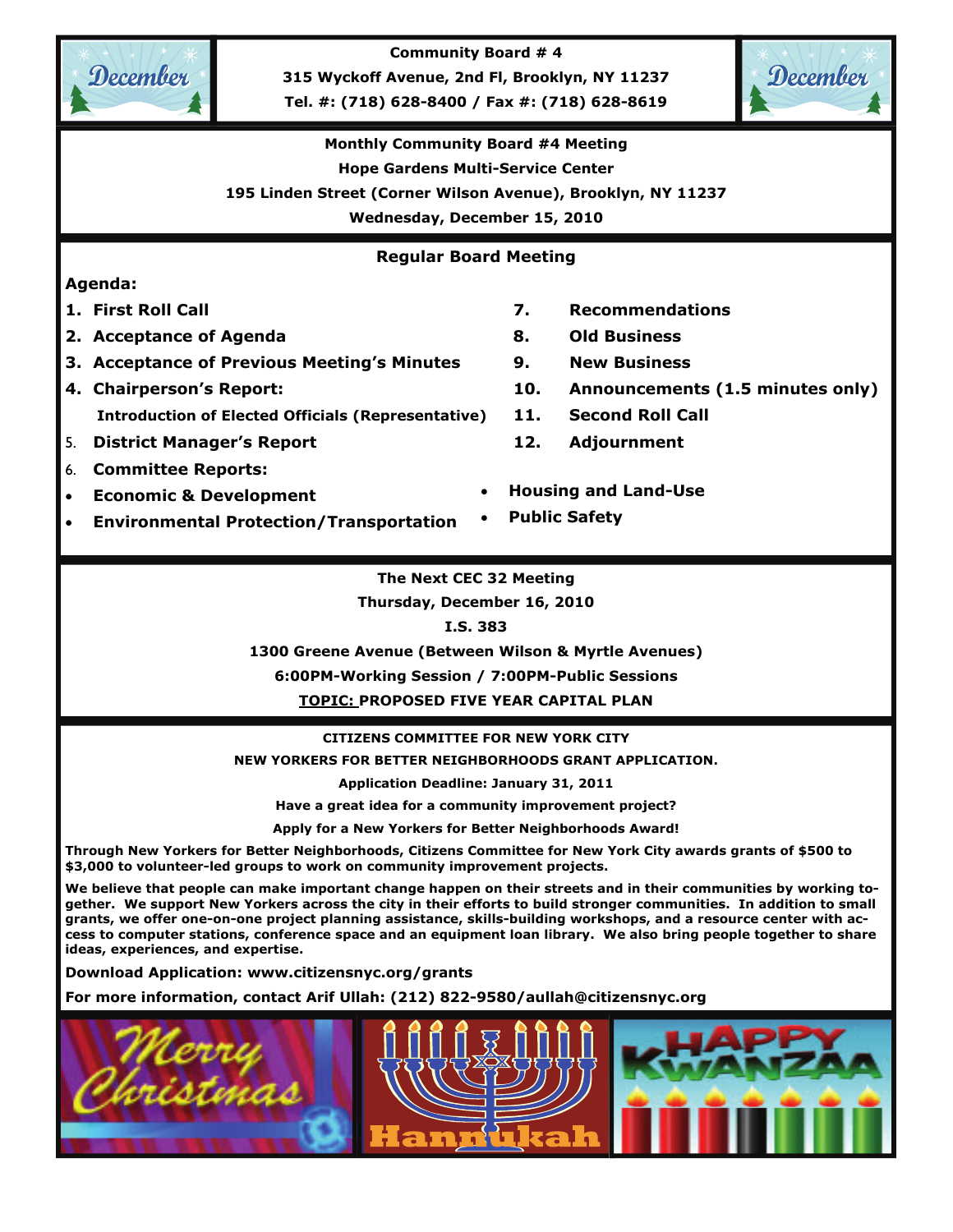

#### **Brooklyn Task Force Meeting—Housing Court Answers**

**Help tenants navigate their rights to essential services in a foreclosure or abandonment situation** 

**Tuesday, December 14, 2010 2pm 141 Livingston Street, Room 801** 

**As there are more foreclosures and abandonment of multiple dwelling buildings and private houses, what can tenants and tenant advocates do to prevent utility shut offs, or restore service after a shut off has occurred?** 

> **Ask these and other questions to representatives of National Grid and Con Edison.**



**Energy-Saving Tips** 

#### **Staying Warm, Saving Energy**

- Set your thermostat at 68 degrees during the day and 60 degrees at night. Thermostats in homes with infants, elderly, or ill individuals should be set higher.
- Prevent heat loss by sealing air leaks around window and door frames with caulk or weather stripping.
- Retain heat by installing storm or thermal windows and doors, double-paned glass, or plastic sheeting over doors and windows.
- Keep shades and curtains open during the day so the sun can make your home warmer. Close them in the evening to keep the heat in.
- Move drapes or furniture from around radiators so that heat can flow freely.
- Clean or replace the furnace filter once a month or as needed.
- Use ceiling fans to circulate the warmer air found near the ceiling throughout your home.
- Install glass doors in front of your fireplace to prevent heat from escaping up the chimney.
- Remove window air conditioners in the winter. If you can't, enclose the unit with an air conditioner cover to stop drafts.
- A two-degree adjustment to your thermostat setting (lower in winter, higher in summer) can lower heating/cooling bills and prevent 500 pounds of carbon dioxide from entering the atmosphere each year.
- If installing a new heat pump (or central air conditioner) you should know that recent field studies suggest that approximately 75 percent of installed cooling equipment may have incorrect amounts of refrigerant. An incorrect refrigerant level can lower efficiency by five to 20 percent, and can cause the equipment to fail prematurely.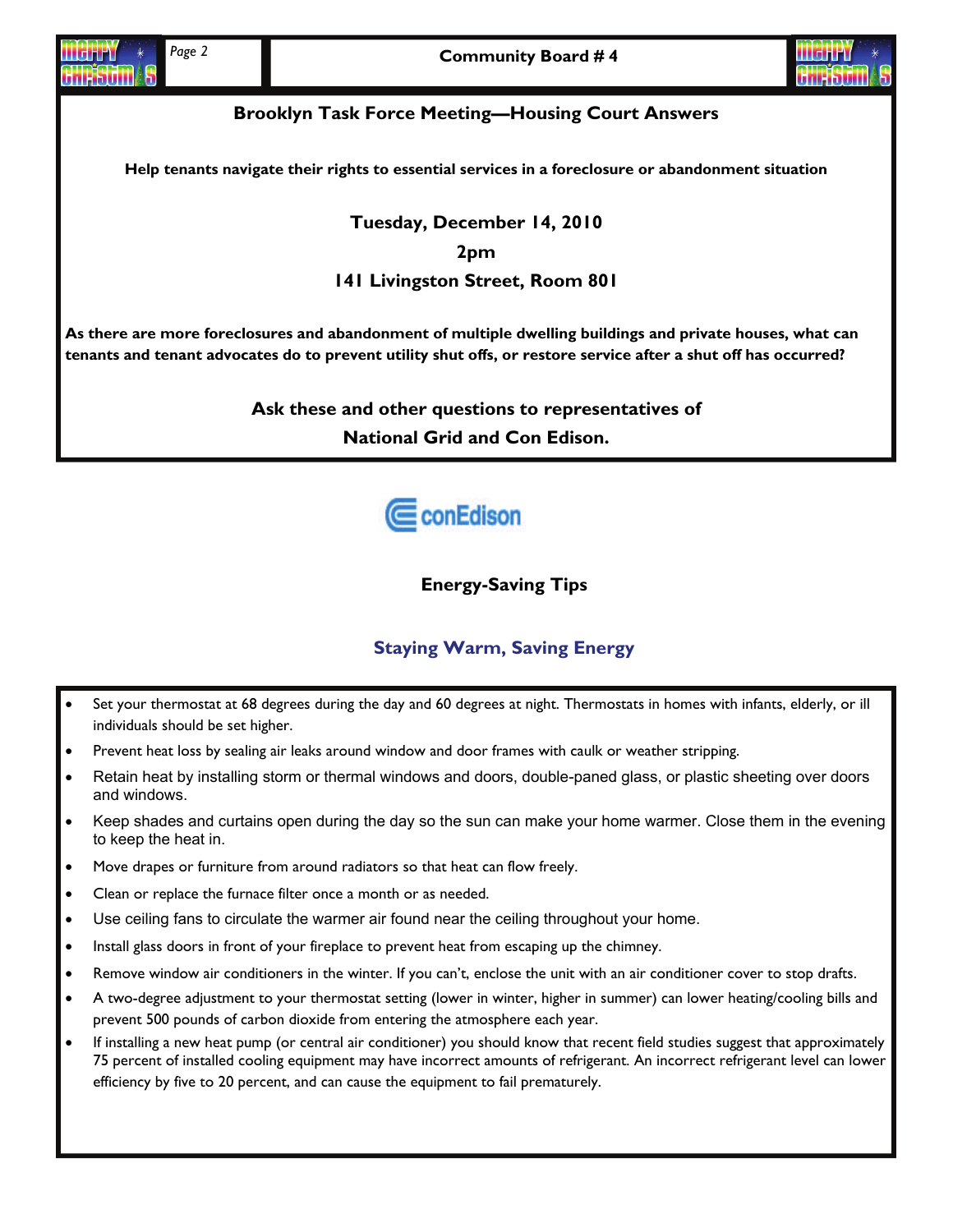

#### **To Combat Bed Bugs, Sanitation Sets New Rules for Disposing of Mattresses and Box Springs.**

Beginning December 3rd, 2010, the New York City Department of Sanitation will require all City residents to fully encase within a sealed plastic bag all mattresses or box springs being discarded for DSNY collection. This new rule will help prevent an increase in bed bug activity, with bed bugs being found in homes and apartments. Bed bugs are generally nocturnal and tend to live in bedding, such as mattresses and box springs, hiding in their crevices until they are ready to feed.

Under the new rule, failure to place a mattress or box spring out in a proper bag can result in a \$100 fine. The Department will delay enforcing the new set-out rule for 30 days, followed by full enforcement beginning January 3rd, 2011.

"There has been a rise in bed bug-related complaints within the City, and bedding is the prime nesting place for most bed bugs," said Sanitation Commissioner John J. Doherty. "With this new rule, and thanks to the support of Councilmember Gale Brewer, we will safeguard our workers and help to mitigate the spread of bed bugs throughout the City. We also suggest that the plastic mattress bags be placed around the bedding before it is removed from the room out to the curb to further limit bed bugs from infesting other parts of the home or apartment."

Plastic bags to contain the bedding are available at department stores, home improvement centers, at other home supply businesses, and online, at a modest cost. Bedding stores also provide removal options with purchases.

For further information, go to [www.nyc.gov/sanitation](http://www.nyc.gov/sanitation), or call 311.



### **MATTRESSES and BOX SPRINGS MUST BE BAGGED for COLLECTION**





**HEALTH AND HOSPITALS CORPORATION nyc.gov/hhc** 

### **Notice of FY 2011 Annual Public Meetings**

Please note that the meeting location has moved from "T" building to the "D" building lo-

cated on Clarkson Avenue near East 37th Street

**Brooklyn** 

**Tuesday, December 14, 2010—6PM** 

**Kings County Hospital Center** 

451 Clarkson Avenue near East 37th Street, Brooklyn, NY 11203

**"D" Building—Lobby** 

Advance Registration Deadline: Dec. 10, 2010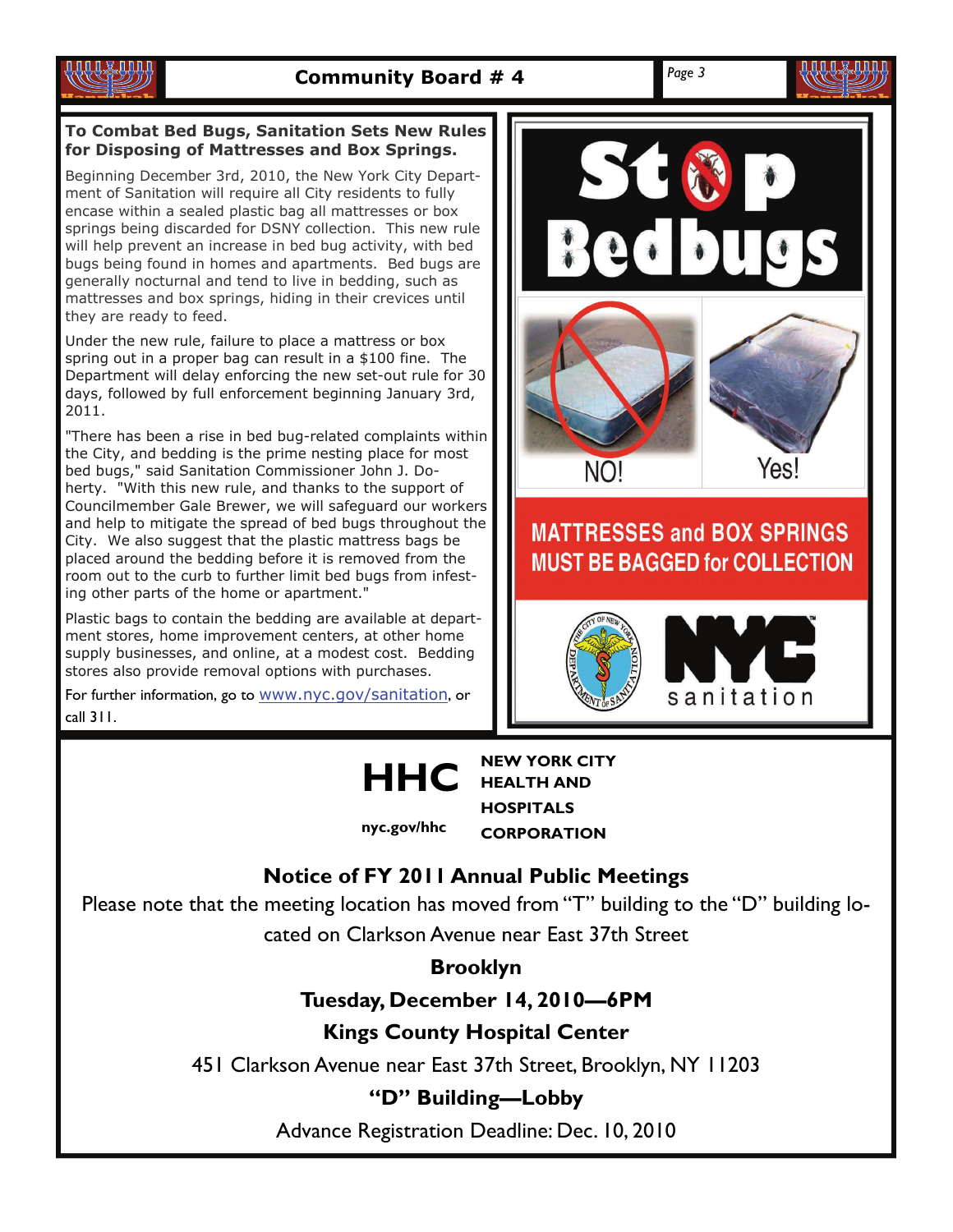



#### **NYC Department of Health**

#### **Watch Out For Certain Hazards in Toys and Children's Jewelry**

#### **Fact Sheet: Toy Safety Tips**

Harmless looking toys and children's jewelry can be dangerous if they contain lead paint, sharp edges or small pieces. In recent years, millions of individual toys have been recalled in the United States because they posed lead or injury hazards. You can find a complete list of recalled toys by visiting the [U.S. Consumer Product Safety Com](http://www.nyc.gov/cgi-bin/exit.pl?url=http://www.cpsc.gov)[mission](http://www.nyc.gov/cgi-bin/exit.pl?url=http://www.cpsc.gov).

#### **Be aware of the potential hazards in certain toys and jewelry. Here are some tips for protecting your children:**

• Choking and suffocation hazards that can cause inability to breathe account for many toy-related injuries and deaths.

ο Avoid toys with parts small enough for a child to swallow or choke on.

ο Button batteries can cause serious injuries if swallowed. Buy toys with battery compartments that are sealed or require a screwdriver to open.

ο Children can choke or suffocate on un-inflated or broken balloons. Supervise children when playing with balloons and keep un-inflated balloons out of reach. Discard broken balloons at once.

ο Magnetic parts can cause serious injury or death if swallowed. Read the label to determine whether a toy has magnets. Avoid building or play sets with small magnets for young children.

ο Discard plastic wrappings or other packaging once the toys are opened.

ο Toys with cords or strings can pose a strangulation hazard. The cords or strings can form a loop which can become tangled around a young child's neck. Young children should have adult supervision when playing with toys that have cords, strings, elastics or beads.

ο Sharp edges, points and hinges can cut or squeeze skin. Look for smooth, rounded edges, especially for young children.

- ο Electrical or mechanical toys that have chargers, adapters and batteries can burn or shock children.
- Young children should charge toys or batteries with adult supervision.
- Keep toys appropriate for older children away from younger children
- Projectile toys such as air rockets, darts and sling shots are for older children. Improper use of these toys can result in serious eye injuries.

• Many children are injured each year while playing with ride-on toys such as scooters, skateboards and bicycles. Remember to buy safety equipment such as helmets that fit properly and knee pads when you buy a ride-on toy. Children under 14 years of age must wear an approved helmet when riding a bicycle in New York City.

Lead paint and lead metal have been found in toys and jewelry. Lead is a toxic metal known to cause learning and behavior problems in young children. Other harmful chemicals such as arsenic and cadmium also have been found in some children's products.

#### **Parents Can Protect Their Children**

Learn about toy safety and avoid toy hazards above.

Read recall notices and do not buy toys that have been recalled. Check old toys at home to make sure they are not on the recall lists. Visit the [NY State Lead Hazard Product Recalls Page](http://www.nyc.gov/cgi-bin/exit.pl?url=http://www.nyhealth.gov/environmental/lead/recalls/) or the U.S. Consumer Product Safety [Commission](http://www.nyc.gov/cgi-bin/exit.pl?url=http://www.cpsc.gov) for more information.

• Check labels. Follow age recommendations listed on toy labels. Age recommendations are based on safety concerns as well as ability. Read and follow all safety instructions on the labels.

**Test children for lead poisoning at ages 1 and 2. Talk to your doctor about having older children tested if they have been exposed to lead.**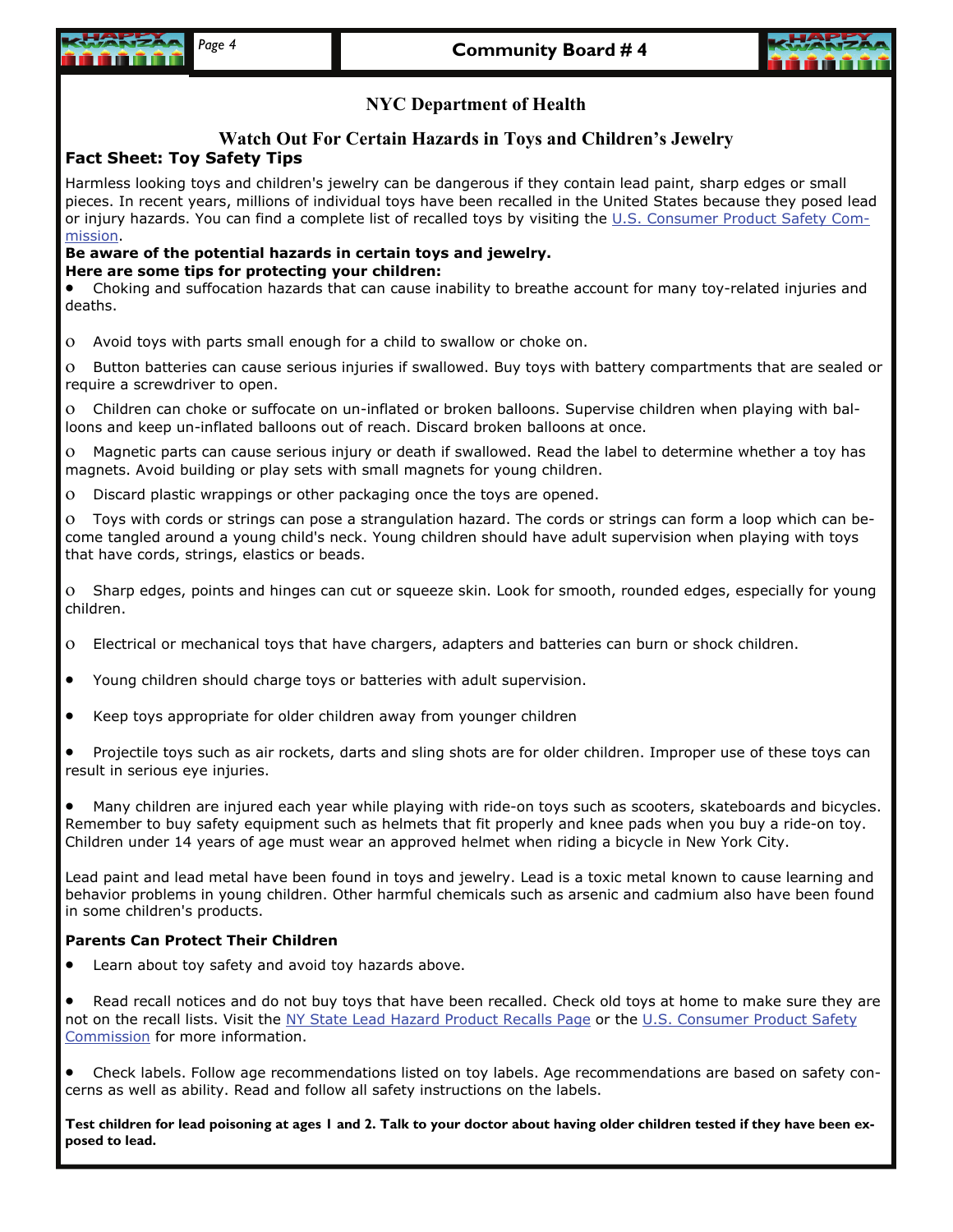



# **Free Career Training for Women Nontraditional Employment for Women**





# **This is how I'm breaking ground**



- **Building & Construction**
- **Transportation**
- **Public Utilities**
- **High Pay**
- **Union jobs**
- **Excellent medical benefits**
- **Pensions and paid annuities**

# **Call 212-627-6252**

# **www.new-nyc.org**